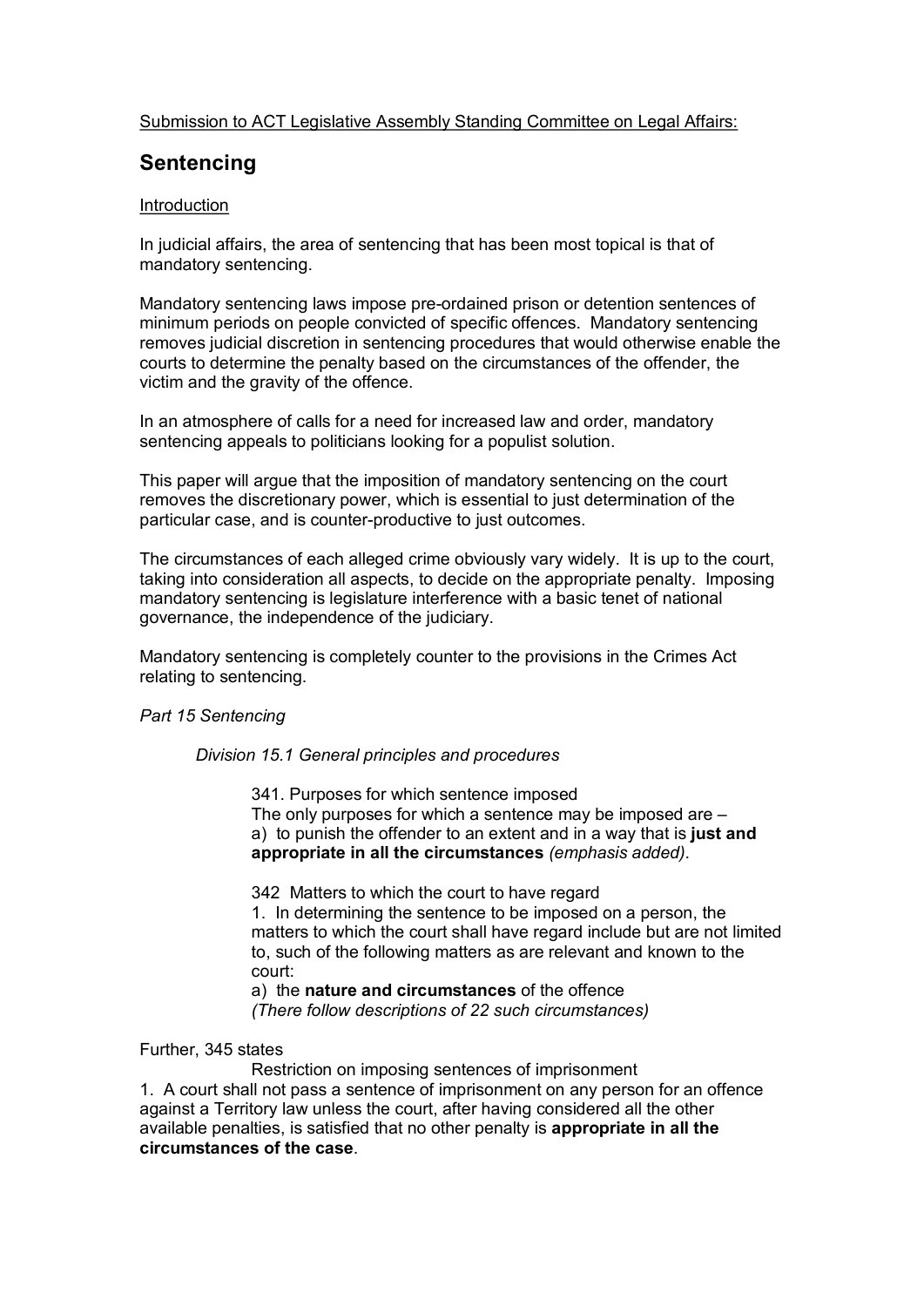346 Sentences – imprisonment and fines

If a person if convicted of an offence against a provision of this ACT, the penalty for which is a fine or term of imprisonment, the court may, **if it thinks fit**, impose both penalties on the person.

The philosophy behind pre sentence reports is that the court takes all the circumstances into consideration.

> 364 Contents of pre-sentence reports list 11 particulars relevant to sentence – age, education., employment, medical condition etc

In recent times, two jurisdictions have introduced mandatory sentencing legislation: Northern Territory and Western Australia.

In relation to the NT, the Commonwealth Human Rights (Mandatory Sentencing of Juvenile Offenders) Bill 1999 was introduced to invalidate any law requiring a court to impose mandatory detention for offences committed by a child under 18 years. This Bill was referred to a Senate Legal and Constitutional References Committee Inquiry March 2000, which covered

a) the legal, social and other aspects of mandatory sentencing: b) Australia's international human rights obligations in regard to mandatory sentencing laws in Australia:

c) the implications of mandatory sentencing for particular groups) the constitutional power of the Commonwealth Parliament to legislate with respect to existing laws affecting mandatory sentencing.

The Committee concluded that:

8.3 \* The Commonwealth has the power to override Territory legislation, and under certain conditions, has previously done so…

\* International obligations incurred through ratification of treaties and conventions are binding in international law, and it is the Commonwealth that has ultimate responsibility for ensuring these obligations are met.

\* Where State legislation contravenes international obligations the Commonwealth is responsible for ensuring that these obligations are met…

8.16 The Committee is convinced by the submissions and argument that mandatory minimum sentencing is not appropriate in a modern democracy that values human rights, and it contravenes the Convention on the Rights of the Child.

The committee unanimously recommended passage of the bill.

#### *THE NORTHERN TERRITORY EXPERIENCE*

Legislation mandating prison terms for property offenders was introduced in the Northern Territory in March 1997. The so-called *mandatory sentencing* legislation was controversial within the Northern Territory, and throughout Australia.

Proponents of the sentencing regime believed that it would provide an effective deterrent to property offending and would see justice served in the eyes of the community.

Detractors of the regime perceived a potential for the miscarriage of justice through the restriction of judicial discretion, and were concerned that the regime was specified in a way which implicitly targeted the Northern Territory's large Indigenous population.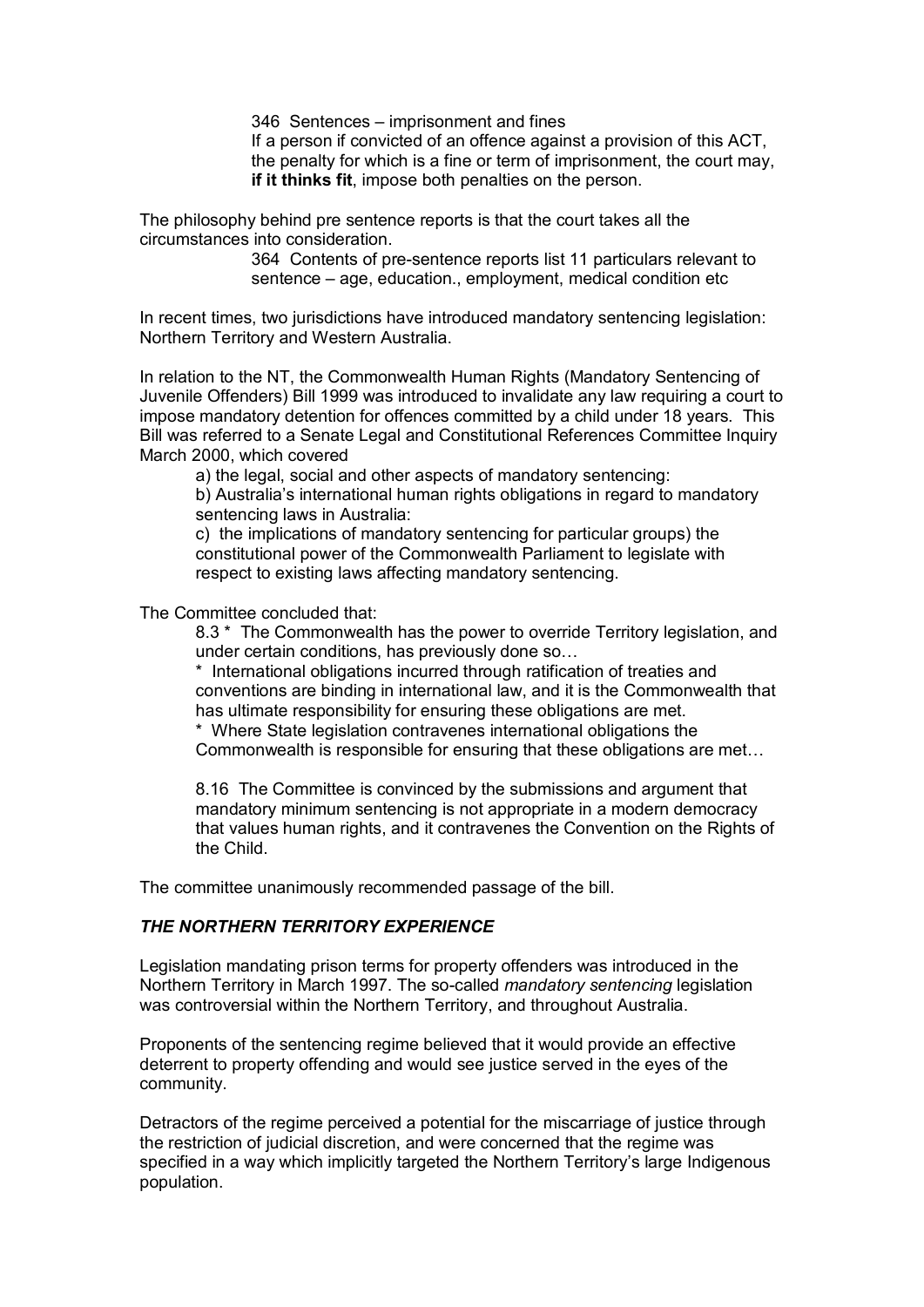Although mandatory sentencing legislation for property offenders was repealed in October 2001, the accompanying public debate has continued, and is likely to continue into the future. The NT is able to contribute to a wider understanding of the implications of a mandatory sentencing regime, as data from the approximately four and a half years during which the Northern Territory's mandatory sentencing regime was in place is sufficient to generate a credible analysis of some of the major issues relevant to the public debate.

# *Conclusions of study by the Northern Territory Office of Crime Prevention 2003*

\* Indigenous over-representation

Indigenous people were heavily over-represented in the mandatory sentencing regime.

Indigenous adults were approximately 8.6 times as likely as non-Indigenous adults to receive a mandatory prison term at some time during the life of the sentencing regime.

Indigenous adults were an even higher proportion of repeat offenders, with 95% of one year minimum sentences being ordered against indigenous offenders.

\* Deterrence

The length of the minimum sentence was not an effective deterrent for the population known to have been subject to the mandatory sentencing regime. This finding does not discredit the possibility that the other elements of mandatory sentencing regime, including the publicity it generated, did deter property offenders.

Available data suggests that sentencing policy does not measurably influence levels of recorded property crime.

\* Impact on prison population

Early predictions of the impact of mandatory sentencing on the Northern Territory prison population were overstated. At its maximum, the upper limit of the possible impact of mandatory sentencing was at 15% of the underlying prison population. The true impact would have been less than 15%. The upper limit may have increased if the mandatory sentencing legislation had not been repealed, however the data suggests that the impact of mandatory sentencing on the prison population was close to a long term level by the time it was repealed.

\* Impact on judicial discretion

Mandatory sentencing legislation altered court outcomes for property offences on a large proportion of sentencing occasions. The proportion of sentencing occasions resulting in imprisonment was 50 percentage points higher during the mandatory sentencing era than it was following the repeal of the sentencing legislation.

Mandatory sentencing legislation has a lesser impact on court outcomes for repeat offenders, as magistrates are more likely to order imprisonment for offenders with a prior criminal history.

CLA (ACT) welcomes the new bill on sentencing laws proposed by the Chief Minister (April 7 2005 media release) designed to give courts greater flexibility to match sentences to the particular conditions of the case.

# **Conclusion**

It is the view of Civil Liberties Australia (ACT) that mandatory sentencing is not in the interests of the Australian community. We urge the committee to reject it, whether it is called 'mandatory sentencing' or comes disguised by other, soft-soaping words.